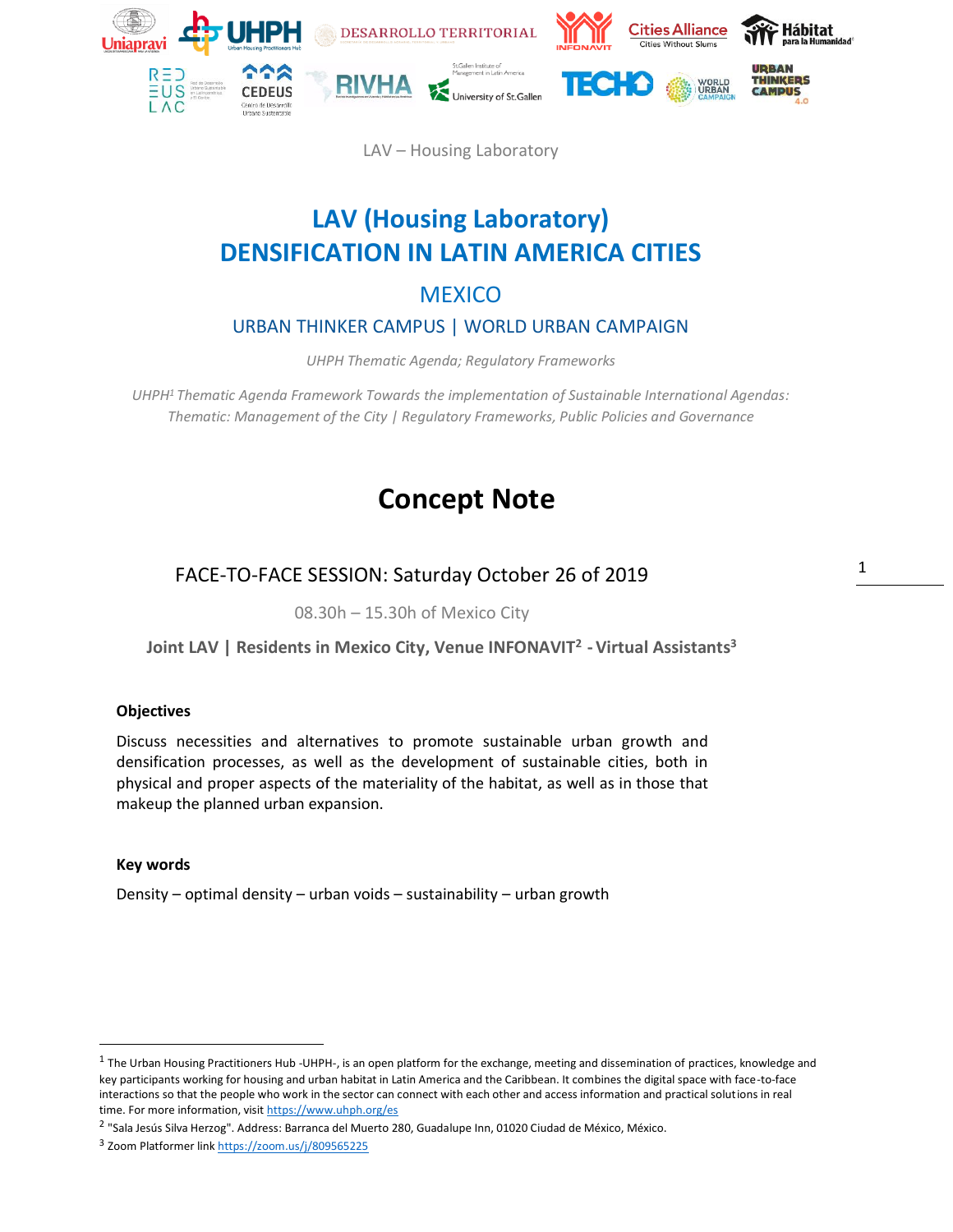

### **Problem description**

Latin America is the most urbanized continent on the planet. The urbanization rate of the region went from 41% to 80% between the years 1950 and 2014, and current estimates predict that this number will be close to 100% in 30 years (IADB, 2016). Accelerated urban growth without sustainable planning has produced territorial and environmental imbalances in the region. On the one hand, the dispersed and extensive urban expansion, with some areas of dense population concentration and, on the other, the operation –In some cases, totally deregulated- of land market and access to housing, have led to a profound territorial inequality and a social and spatial segregation. As a consequence, Latin American cities currently face serious problems of habitability and sustainability such as: low-income population facing difficulties in accessing housing, persistence of precarious settlements and illegal or informal land occupation, vulnerability of the inhabitants who live in slums facing disasters, increased economic and social costs to provide inclusive access to basic infrastructure (qualified urban goods and services), a long distance from opportunities, underutilization or abandonment of buildings located in areas that have an adequate provision of services and infrastructure, vacant areas and discontinuities in intermediate and peripheral neighborhoods.

In an increasingly urbanized region, concerns about environmental sustainability and urban expansion seem to be a priority (UN-Habitat, 2012). In fact, for ECLAC, the two main priorities are promoting sustainability and inclusion. Thus, climate change and the risks that this may imply for human settlements adds up challenges to the issue of inclusion in Latin American cities: more frequent floods, landslides, heat waves, water shortages, among other issues, add to the pending agenda of inclusion. Therefore, it is necessary to identify different alternatives and strategies for the transition towards more sustainable, inclusive and fair cities. In this framework, dense cities seem to be "a rational option for an increasingly urbanized world" (Libertun and Guerrero, 2017: 236). In fact, density is one of the main ways to distinguish the nature and quality of the built environment and an essential concept for professionals and responsible politicians.

The residential density, in the first instance, is equivalent to the 'inhabitants/territory' ratio. Its rate (high or low) does not have a predefined value since its perception and the conditions of habitability that it can offer involve other variables such as, for example, the height of the building, the rate of land occupation and the configuration of the urban mesh, among other.

In terms of urban planning, there is normally two most used measures: inhabitants/area or dwellings/ area. The first, especially when using census data, provides a picture of the residential density at the moment of measurement. The second, on the other hand, provides what could be called the residential 'carrying capacity' of the built environment (considering both vacant, underused and overcrowded homes). Also, there is gross density and net density. The gross density considers the total area (including streets, parks, and open spaces in general), while the net density only considers the area within the building lines. In addition, some important measurements to be considered related to residential density and densification processes are: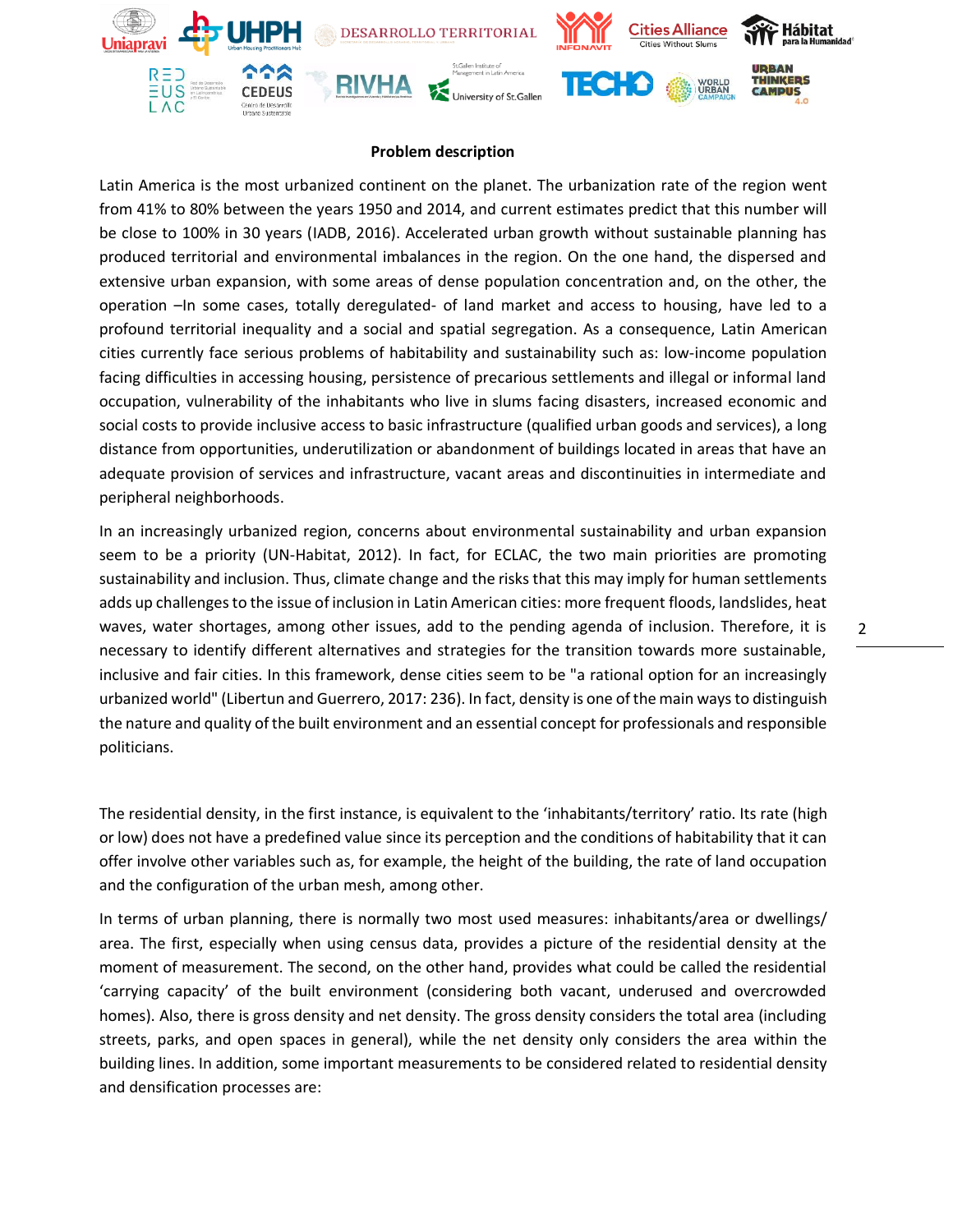

- Constructability coefficient: expresses the building intensity of a sector and is calculated as 'total built area/area'. It indicates the number that the land surface is included in the built surface.
- Coefficient of land occupation: expresses up to what measures the ground level is built and it is calculated as "first floor-built area/land area".
- Residential use coefficient: measures the ratio between residential use and other uses in terms of the built area. It is measured as 'built-up area for residential use/total built-up area'.
- Open space coefficient: indicates the surface of public space (streets, green areas, parks and squares) per house. It is calculated as 'gross area-net area/number of dwellings).

Despite the centrality of the topic in the international debate on housing developments and urbanization, no consensus seems yet to have been reached as to what is the optimal density for the development of cities. On the one hand, too low a density leads to dispersion, inefficient use of resources, and expensive housing solutions. On the other, overly dense environments cause psychological stress, social tensions and a decrease in quality of life.<sup>4</sup> In addition to these problems, a series of processes of economic and social order must be considered, such as the gentrification phenomena and other speculative practices that lead to more expensive land and its subsequent effect of elitization of the central city. What urban densities enable meeting NUA's objectives and build a city for all (fair, safe, healthy, accessible, affordable, resilient and sustainable? How can urban densification projects be inclusive and participatory? Can our cities adapt to more sustainable patterns of urbanization? How to take advantage of the gains in urban quality linked to density to finance improvement projects? "A large number of authors state that the appropriate density levels are not rigid, but vary depending on the characteristics of each city. However, optimal ranges are established, ranging from 120 to 350 inhabitants per hectare to 350" (Gómez Piovano and Mesa, 2017: 133). Despite this, there are debates about how to measure density. On the one hand, there is the classic distinction between gross and net densities. On the other hand, the definitions vary according to the portion of the territory and the aspects considered in the calculation: plot density, residential density, population density, and varying the elements included in the measurement (green areas, water, urban areas, business areas, etc.). Other related measures such as intensity of land use, occupation and height of building surge (Zapatero Santos, s/f). The definition of optimal densities seems to vary too depending on the size of the cities - intermediate or metropolitan cities. Finally, it is evident that making decisions about optimal densities requires reliable information that is not always affordable. In this framework and taking into account that the National Housing Policy currently promoted by the Government of Lic. Andrés Manuel López Obrador is based on the concept of adequate housing from a human rights perspective, it is pertinent to consider these elements in the debate as well as the availability of services and infrastructure and location.

<sup>&</sup>lt;sup>4</sup> It should be noted that "the appropriate density levels are not rigid, but vary depending on the characteristics of each city. However, optimal ranges are established ranging from 120 to 350 inhabitants per hectare (Higueras, 2009; Marín, 2012; Rueda, 2011)" (Gómez Piovano and Mesa, 2017: 133).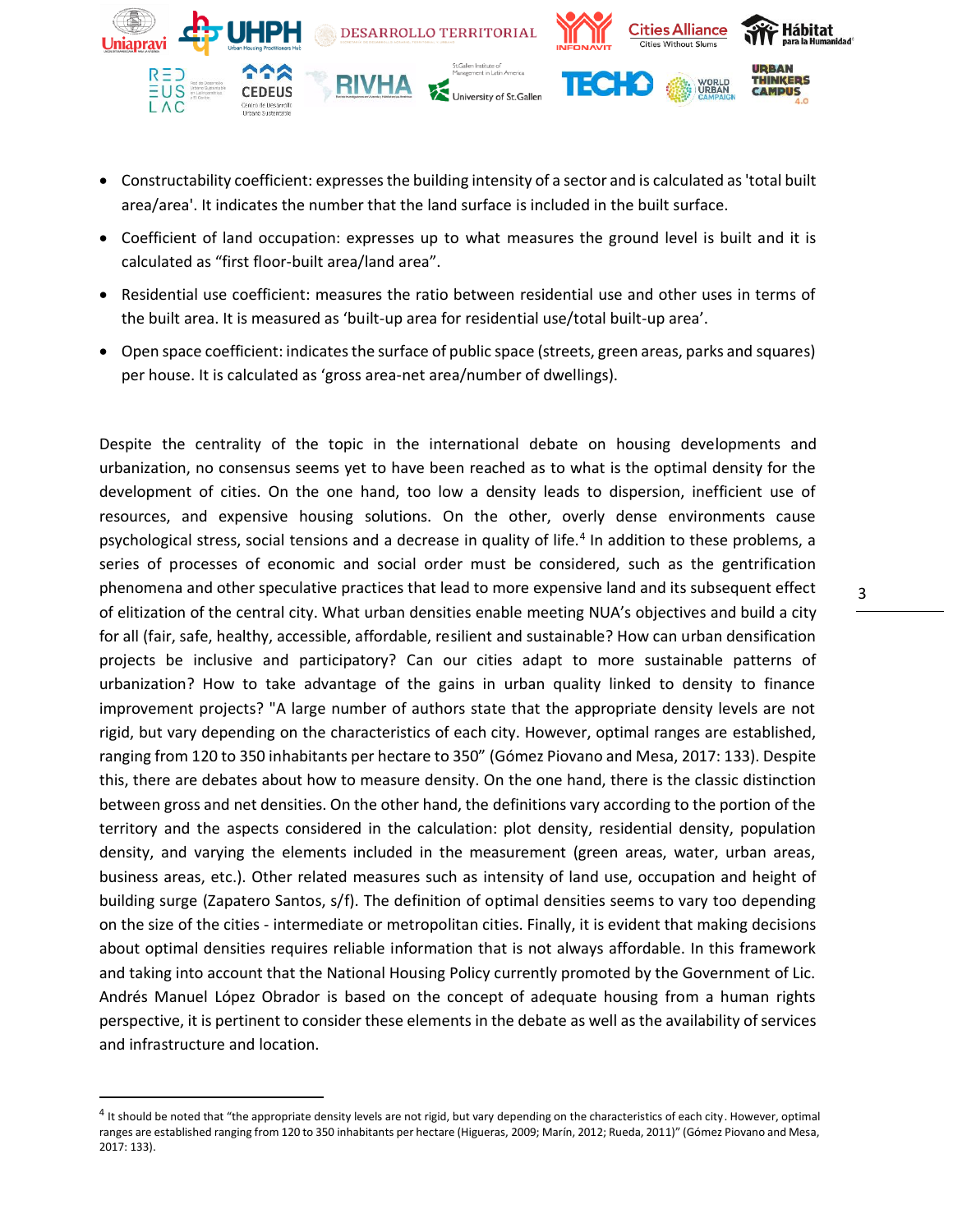

Libertun and Guerrero (2017:236) summarize the debates on the issue. The authors point out that "among its many advantages, dense cities help preserve fertile land for rural uses (Jenks & Burgess, 2000), decrease the time spent on transport and transfers (Gaigne, Riou y Thisse, 2012) and contribute to reducing greenhouse gas emissions (Stone, Mednick, Holloway y Spak, 2007). Furthermore, density is positively correlated with the accumulation of human capital (Glaeser, 1999), the innovation rate (Carlino, Chatterjee y Hunt, 2007), labor productivity (Ciccone y Hall, 1996), and social inclusion (Burton, 2000), being the agglomeration of economic activities in the territory a determining factor in the formation of human concentrations (Krugman, 1991)". Bensús Talavera (2018) points out that in Latin America the concept is used both to analyze the process of transformation of the territory and to name a fundamental positive characteristic in the proposals for urban compactness.

In their study for municipalities in Brazil, Chile, Ecuador and Mexico, Libertun and Guerrero (2017) conclude that density benefits are associated with environmental benefits and with levels of productivity. However, such benefits do not appear to be automatic consequences of population density, but rather the product of an adequate institutional and technological context. Likewise, when analyzing the impacts of density on municipal spending per capita on basic urban services, it carries specific costs:

*"Densification contributes to reduce expenses in low and medium density municipalities and to increase them in high density municipalities; the threshold between these two conditions is approximately 9,000 inhabitants per square kilometer […] increasing the density decreases the cost per capita in the less dense municipalities because it contributes to amortize the cost of service provision, while in the more dense municipalities it increases them because a broader and more expensive set of technologies is required to provide coverage of services to a population and a building set with more diverse and complex needs. And in addition, other cost factors such as land and labor" (p.263).*

In this framework, "in the search to integrate economic development policies with environmental and social objectives, urban densification is promoted in both developed and developing countries. The United Nations (UN-Habitat, 2012), the World Bank (World Bank, 2014a), the Organization for Economic Cooperation and Development (OECD, 2012), and the Inter-American Development Bank (Inter-American Development Bank [IADB], 2013), among others, support urban densification. Interestingly, the New Urban Agenda only makes five explicit references to density. The arguments for promoting densification are developed in only four out of 175 paragraphs (all of them linked to planning thematic).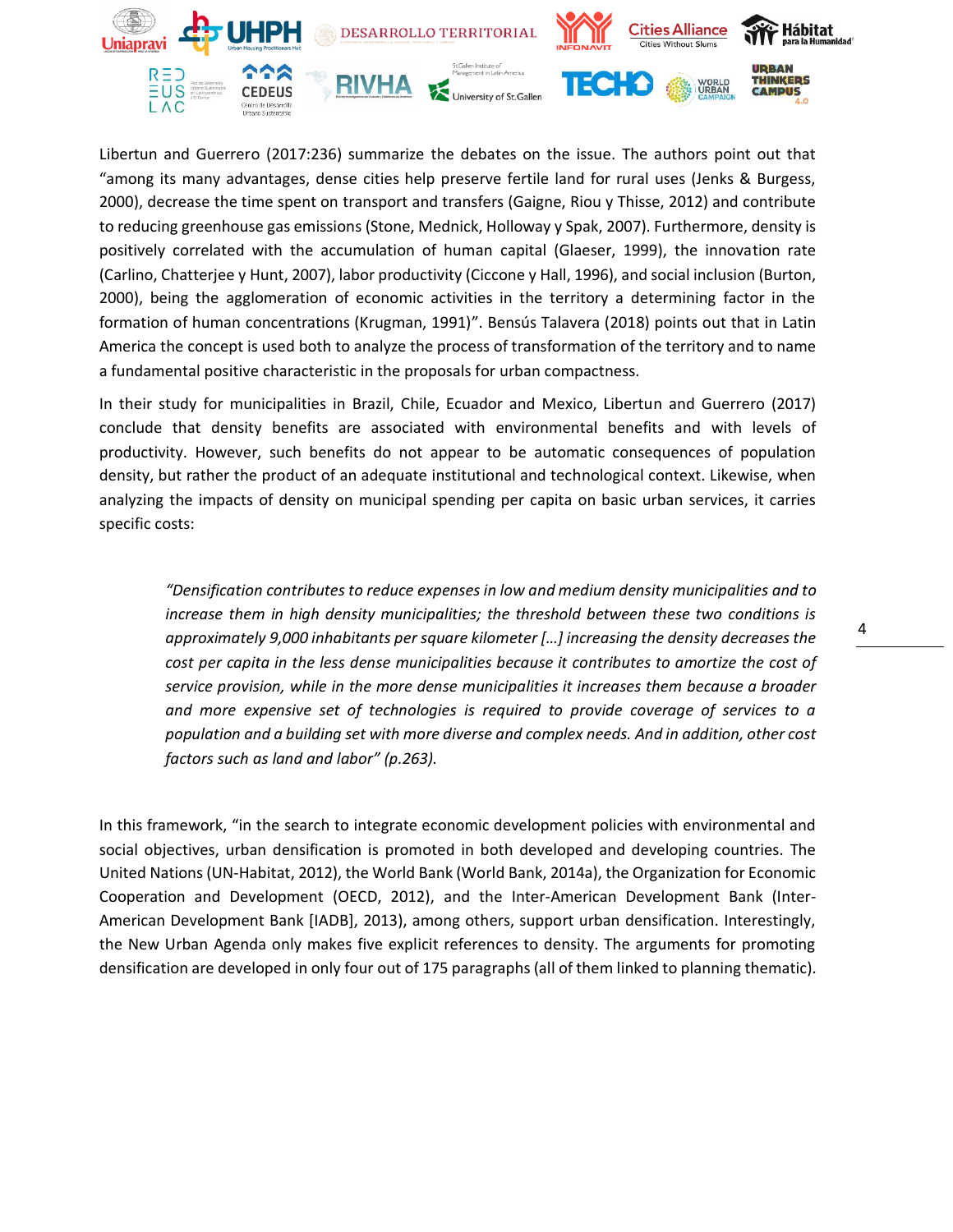

The development plans of several countries such as Mexico (2013), Colombia (2011), China (2011) and South Africa (2012), also advocate for greater urban density. Even the development plans of cities considered dense, such as London (2013), New York (2011) and Monterrey (2011), apply explicit policies to increase their density. Likewise, in cities such as São Paulo, Recife, Buenos Aires, Santo Domingo, Medellín, Bogotá, Santiago de Chile and Lima, densification processes were developed in different contexts and urban typologies:

- a) In *precarious settlements (slums)*: These settlements also called "villas" in Argentina, neighborhoods "barriadas" in Peru, "favelas" in Brazil and ranches "ranchos" in Venezuela - have diverse characteristics. There are high-density precarious settlements, with problems of overcrowding and there are others with low construction and demographic density, which require proposals for urbanization and elimination of risk areas through well-planned housing densification (spacing), to guarantee the permanence of the population in their dwelling places (in those places where it is possible to do so), as well as rationalization of investments in urban infrastructure.
- b) In *urban centers:* Urban centers have grown in a disorderly way. On the one hand, in the absence of adequate interventions for regeneration and revaluation of urban centers, slum processes are developed in buildings. The families who live there do so in overcrowded and extremely precarious conditions. On the other hand, commercial and housing gentrification processes are extremely common. Both trends subject public services to increasing pressures that they cannot always process. Without clear rules, speculation processes are frequent, meanwhile there is a gap in the rents obtained from a particular land and the one that can be obtained from the same space once transformed by private capital due to its particular location. The data is opaque, but the evidence is many.

Mexico City, in particular, is going through a real estate *boom*. Currently, large buildings have been erected in the central areas of the capital city. This *boom* occurs within the framework of public densification policies, the so-called Bando Dos and Norms 26, 30 and 31, whose objective was to generate incentives for private actors to build more and with a greater density in the central area of the City (IDEA, 2014). However, "since 2000, when Bando Dos was enacted, and up to today, the controversies over these policies are numerous [...] densification policies are being beneficial for a minority (developers) to the detriment of urban life [... ] vertical developments do not constitute a residential densification, but speculation for business and commercial uses (de Coss, 2017)". https://labrujula.nexos.com.mx/?p=1244

Despite this, interventions in urban centers seem to be necessary: How to promote the production of social housing within the framework of the built city? How to integrate densification with the promotion of mixed land uses?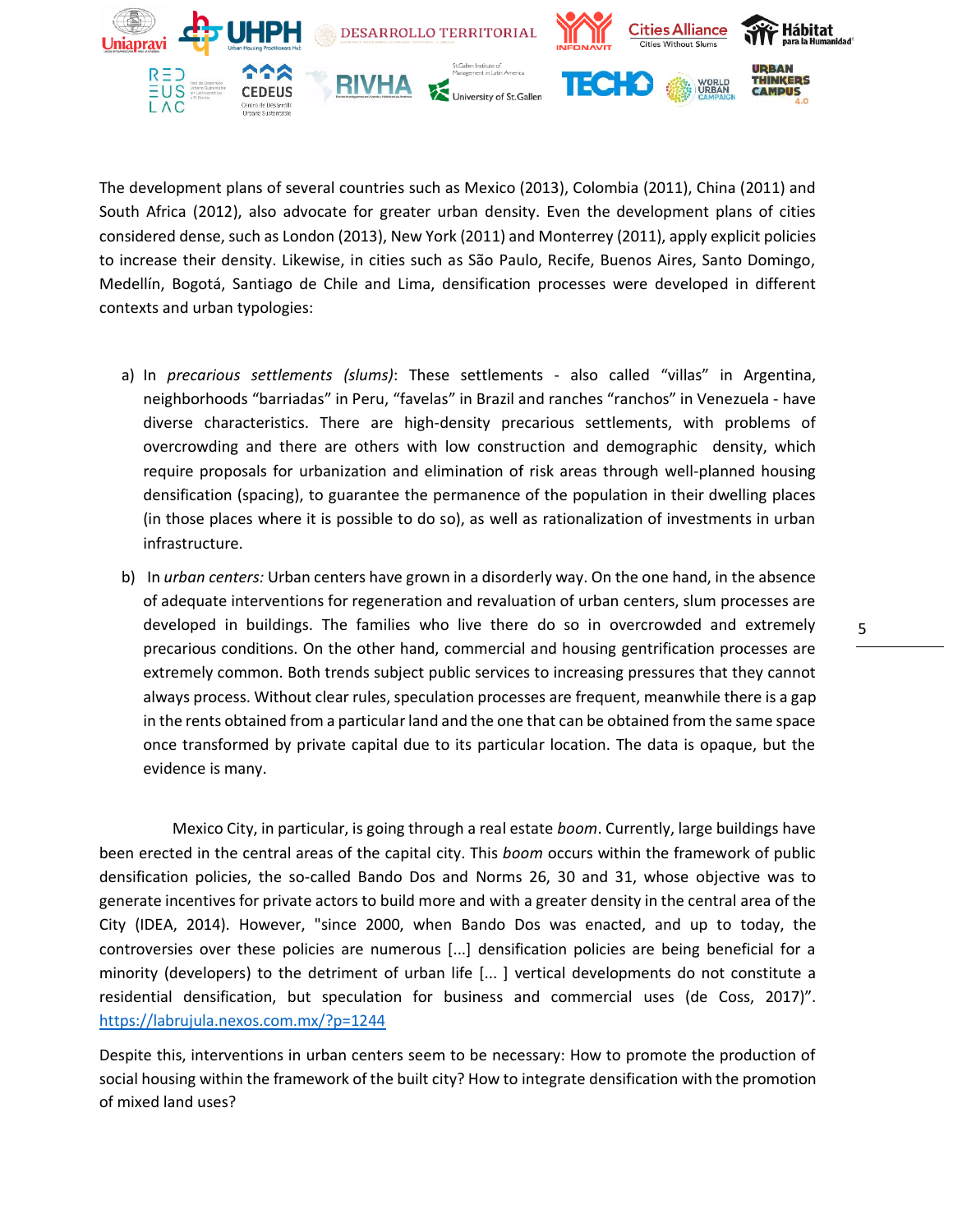

- a) In *urban peripheral areas*: In urban peripheries, densification is associated most of the time with the processes of relocation of population from illegal settlements, population in risk areas, or gentrification of central city areas. Faced with these dynamics, some countries such like Colombia and Uruguay have made progress with adequate planning and management instruments, with a sustainable, equitable and inclusive vision, managing to reduce urban segregation and the cost of infrastructure, which allows to capture the surplus value of the change in urban land use to finance investments. In Brazil, Mexico and Argentina important efforts have also been made. As mentioned above, particularly in Mexico public policies and densification standards have been designed. However, densification policies benefited developers, making it possible to build housing units on land far from the city, contributing to the growth of the phenomenon of housing in abandoned subdivisions.
- b) In *urban pericenters*: Urban pericenters are interstitial areas that in the past were part of the periphery and which, due to the urban processes themselves, today have a condition of centrality. These are well-located areas in constant transition and with significant flows and mobility as well as potential for densification.

So the question about the particularities of the process in each of these typologies arises: do densification processes generate the same impacts on all of them? Do appropriate densities vary by typology?

In this framework, countries and cities have been moving towards regulating and ordering processes and effects of densification. For example the city of Bogotá advanced in a process of selecting areas that were susceptible of being densified. In order to do so, "a detailed study was carried out that allowed defining the areas based on: 1. The role of the processes in the urban structure. 2. The existing development dynamics. 3. The capacity of the infrastructures. 4. The type of activity that could be carried out against the costs of the renovation and the model. 5. The profitability of such operation. In this context, the densification of the following areas was favored: 1. The metropolitan center and the centralities, both in tertiary activity and in high-density housing, promoting an ongoing or a very dynamic pattern change. 2. Moderately in residential areas near employment centers. 3. In deteriorated areas that border the traditional center and some important centers (Calle 72, Calle 100)." (Salazar Ferro, 2001:30).

In the cities of Ecuador, the application method to increase, regulate or plan densities is based on a strategy for evaluating the typology of collective housing parting on three fundamental axes: occupation, height and habitable module (buildable). From that evaluation and following the standards proposed by the model to be followed, it has been shown that without exceeding 20% of occupation of the plot or sector, densities greater than 800 inhabitants per hectare can be obtained (Cuenca Rosillo and Espinoza Carvajal, s/F). In addition to the question of densities, initiatives are developed to identify idle buildings with the potential to be intervened by public policy. In Uruguay, through different legal frameworks and five-year plans, governments try to link urban development policy with housing policy. To do this, a strategy was developed that was based on good land management, on three core topics: 1. Optimization and sustainability in the use of urban land. 2. Public acquisition of urban land. And 3.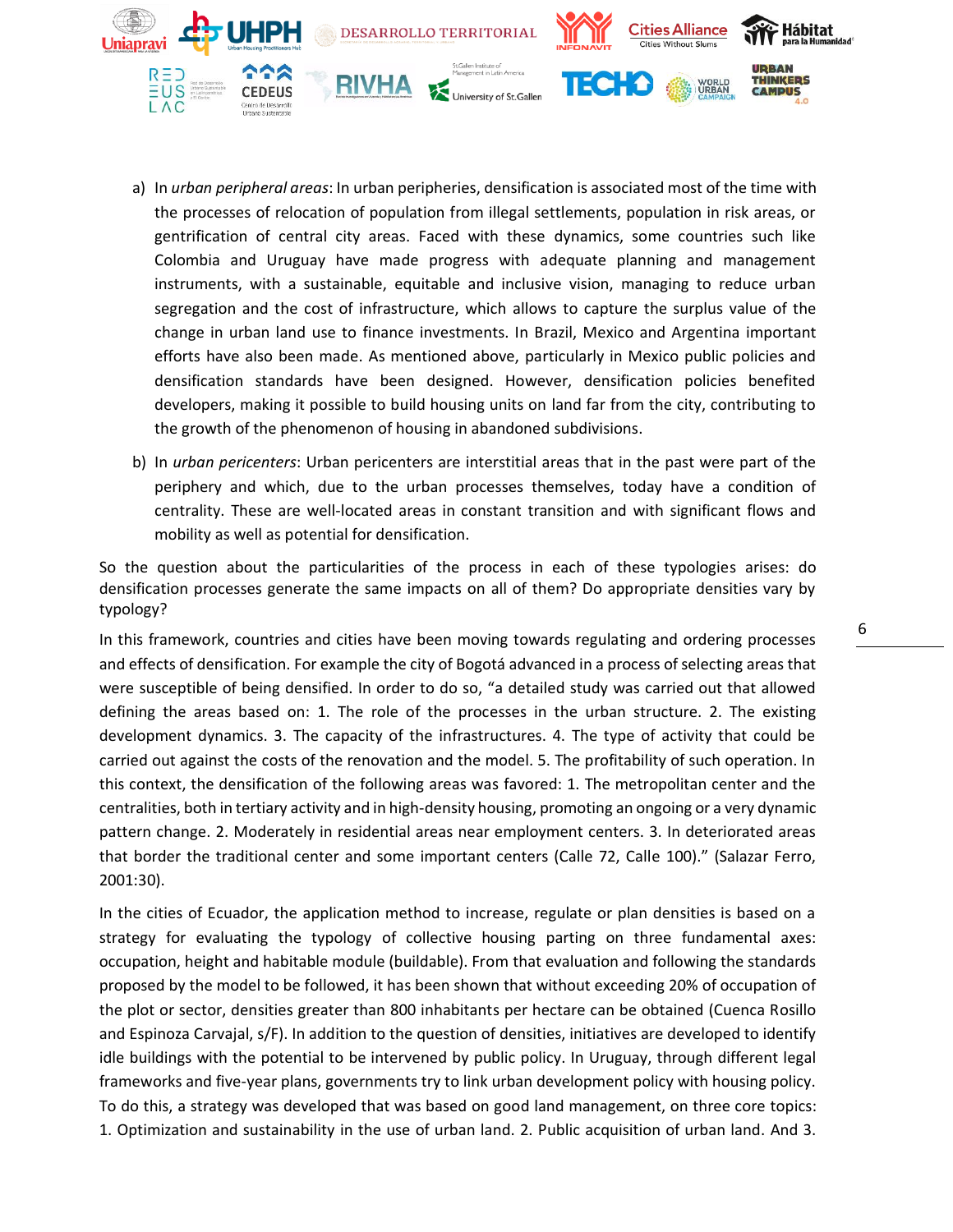

Management of public urban land.

The Federal Law known as the City Statute in Brazil, which regulates Articles 182<sup>5</sup> and 183 of the Federal Constitution of 1988, provides the regulatory instruments for the municipalities to incorporate densification in urban planning. Those instruments contribute to densification by combating the retention of empty buildings in central areas and their use for social housing, for example. Article 183 considers the right of property for those who use it in a compatible way with the property's legal vocation (Furbino, A and Todtmann, D. 2016).

Within this framework, Brazil has developed a vast experience with the vision of a compact city, in the recovery of underutilized areas. Some key aspects have been identified in that process:

1. The need for open legal frameworks that contain a diversity of instruments and that are agile to manage. 2. The need to take into consideration the diversity of cities in different contexts and the decision-making capacity that each city has. 3. Define what actions are optional or compulsory for the public power. 4. Promote institutions that have the capacity to manage these interventions. In this framework, in Recife, a mapping of idle properties was carried out, which showed that currently more than 2000 properties that have tax debts, can be incorporated by the local government in the idle housing offer. In addition, the implementation of other instruments is currently being explored for the recovery of private buildings with high debts and some of them abandoned.

7

#### **San Pablo case**

San Pablo has faced numerous challenges to transform its radial urban structure, which was developed from the urban transport and the roads. Around these urban motorways, numerous formal and informal settlements of low density, and all the more precarious the further from the center, developed. In general, the urban policy developed since the 2000s, supported by the legal framework known as the City Statute, sought to recognize the rights of the inhabitants of informal settlements to the land and carry out interventions to urbanize and regularize land tenure. Urban planning processes were integrated with housing and environmental planning processes. Mappings (supported by Cities Alliance) allowed the municipality to program comprehensive interventions in different sectors of the city.

Thus, some areas were classified as **Zones of Special Social Interest (ZEIS** for its acronym in Spanish). During the years 2001 to 2012, more than 250 thousand homes were urbanized and/or regularized, promoting the densification of the densest areas, generally more precarious and located in risk areas.

However, the most significant advances in terms of changing the uneven urban structure were promoted through the recent Master Plan (2014). Within this framework, processes of integration of urban instruments for densification were promoted around the medium and high capacity urban public transport motorways.

<sup>&</sup>lt;sup>5</sup> Article 182 establishes that urban policy is the responsibility of the municipality and must guarantee the social function of the city and the development of its citizens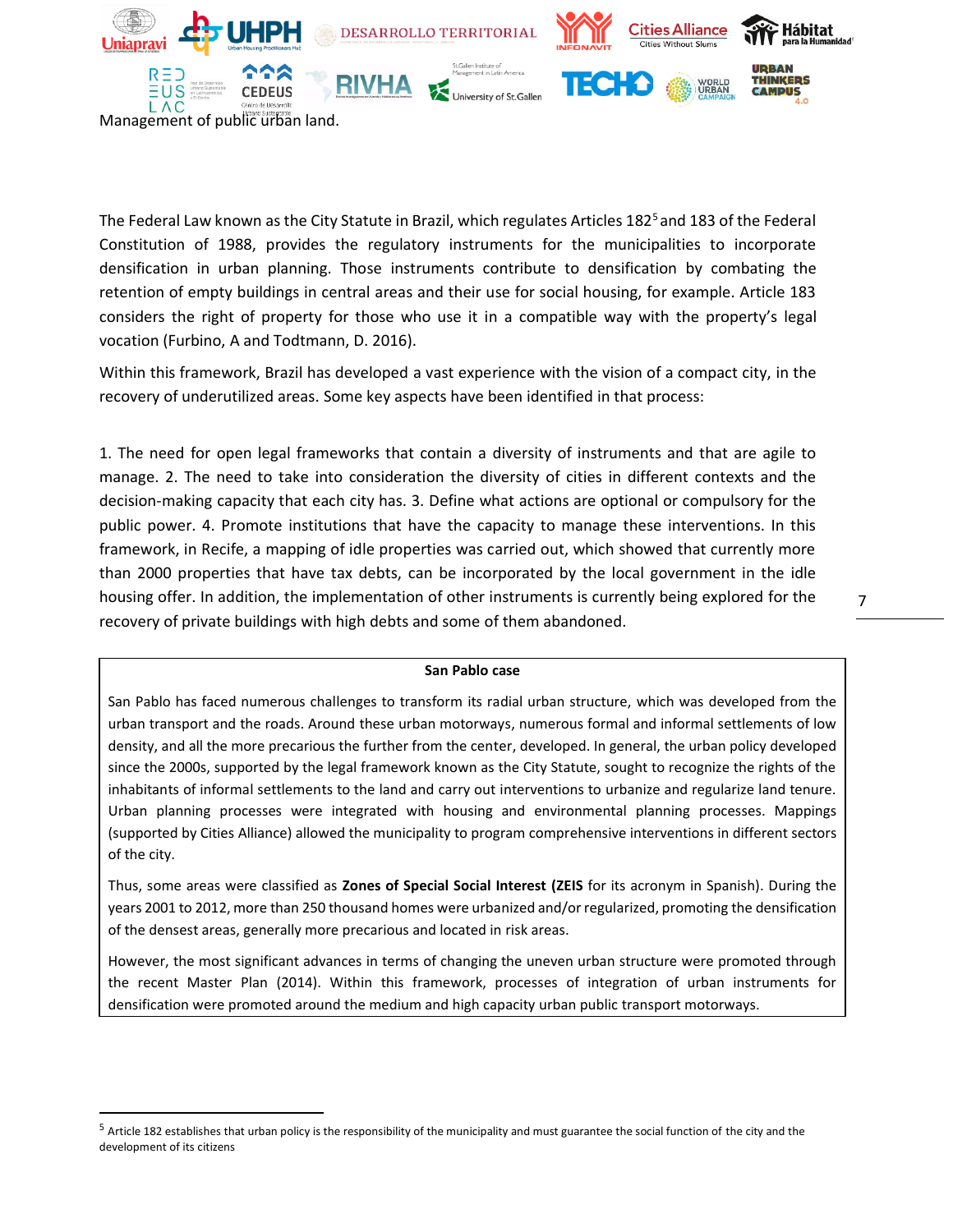

In order to leverage densities in areas that are well served by transportation, private developers are allowed to build taller buildings with mixed uses and smaller apartments, on these urban motorways. As a counterpart, developers must pay fees to an urbanization fund (through land valuation capture instruments). This fund allocates 30% of its resources to purchase well-located land –classified as ZEIS- for the construction of affordable social housing. Additionally, in those areas and mainly in the city center, idle or underutilized buildings receive notifications for use and in the cases where the owners do not use them, property rates increase progressively. During 2013, 2,000 properties with these characteristics were notified (about 2 million square meters of built area). That area is in the utilization phase, some of it for social housing.

Source: Teresa Herling, 2019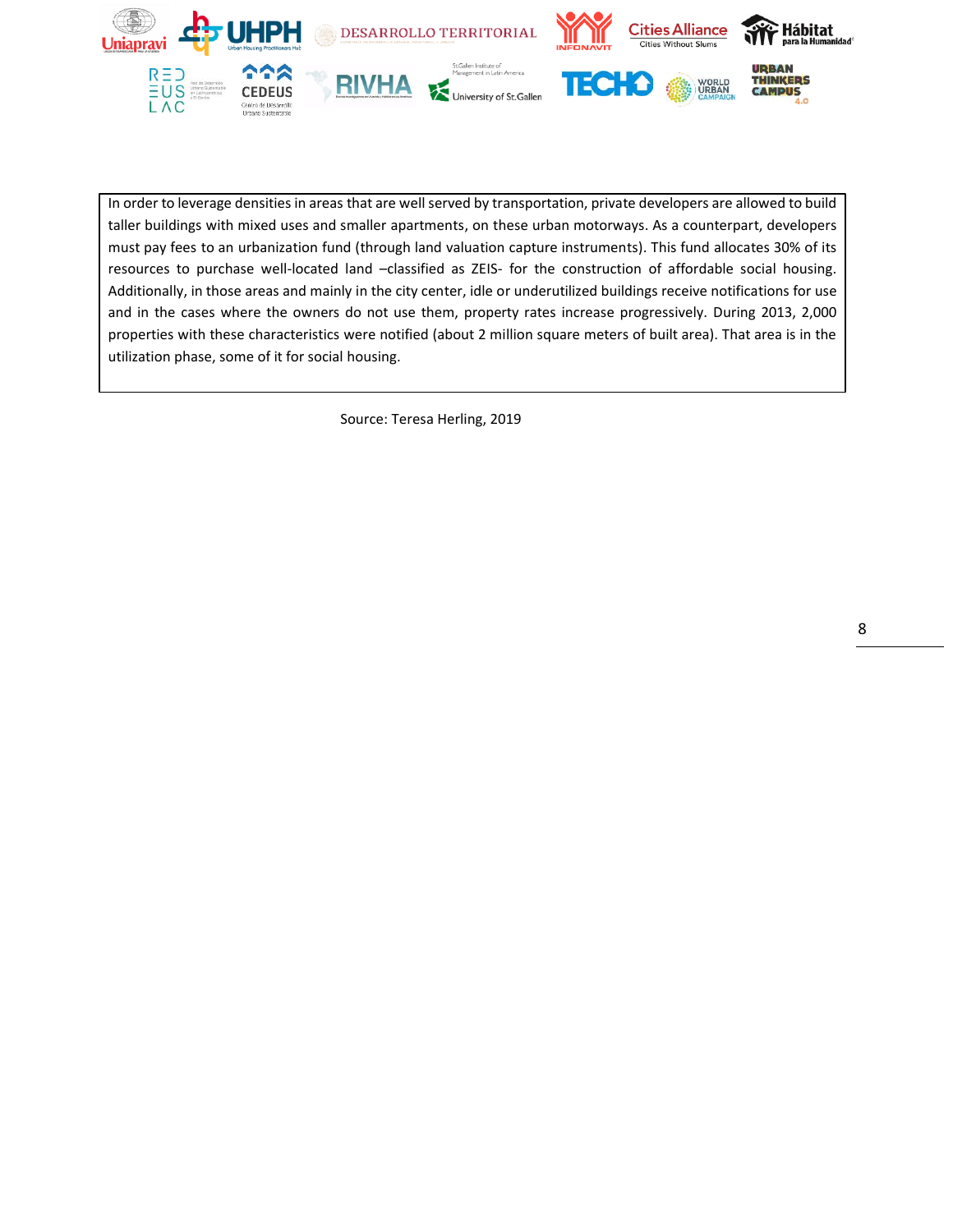

#### **Balanced Densification: The Chilean case**

To ensure the progress of the construction of more equitable and just cities, socially integrated, democratic and participatory, on March 2014 in Chile, the new **National Policy for Urban Development** (PNDU for its acronym in Spanish) was approved. At the same time the **National Council for Urban Development** (CNDU for its acronym in Spanish) was created as a consultative and advisory body that on a permanent basis elaborates reform proposals and verifies progress in the implementation and compliance of the PND. The actions of the CNDU begin with groups working around specific and relevant issues for the country. One of these issues was **Balanced Densification**.

The Balanced Densification working formed by CNDU's directors and their representatives and specialists that were invited, recognizes that the PNDU, by focusing on people's quality of life and equity of opportunities that the city generates, has the fundamental task to find a balance in the processes of urban growth due to densification –which bring both benefits and costs– in Chilean cities. Furthermore, it recognizes that, like the PNDU, both UN Habitat through the New Urban Agenda and the OECD have made recommendations along supporting these lines of actions. For example, a call for urban planning to subordinate private interest to the social function of the land and encourage re-densification. The OECD (2013) recommends residential densification in central areas to allow better connectivity and less risk of socio-spatial segregation.

Subsequently, progress was made in a process on a diagnose the situation at the national level. In fact, it is verified that during the last decade the Chilean population has not only preferred to live in urban areas but also, within large cities, strong processes of densification have been experienced accompanied by socio-demographic changes and new citizen demands. This growth by densification has been marked by a strong tension between the preference of citizens to live in well-located places and a negative perception of a sector of the population regarding densification and its urban impacts. The question then arises about how to reconcile this tension to promote the benefits that densification brings and control its negative impacts, this is, how to achieve a balanced densification. Densification was established supported on the synthesis of the diagnosis –transcending to the concept of density–referenced to the General Law of Urbanism and Construction that defines urban growth by densification as that process that "*increases the intensity of land occupation, be it as a consequence of the increase of its inhabitants, occupants or construction* ". In other words, it refers not only to residential densification processes. Then, in order to understand how to achieve a balanced densification and to advance towards the solution of this tension between the benefits promotion and impact control, the following four areas were proposed in order to be examined:

An **efficient densification** that avoids infrastructure's underutilization, controls that which it is overloaded, and An **efficient densification** that avoids infrastructure's underutilization, controls that which it is overloaded, and<br>
and the virtual of the control of the control of the control of the control of the control of the contr promotes mixed uses of urban land.

An equitable densification that promotes access to the opportunities of the city in an affordable way to all its in equivalent demongraphic matrix promotes access to the opportunities of the families that demongraphic way to inhabitants, considering the socioeconomic and demographic characteristics of the families that demand to live well<br>. located.

A **harmonized densification** that promotes the sustainable use of urban land and public space through the urban A **harmonized densification** that promotes the sustainable use of urban land and public space through the urban land and public space through the urban land and public space through the urban land and public space through form and its designed mechanisms and interaction with the neighborhood in which it is inserted.

A **cohesive densification** that puts people at the center and encourages good relations between communities - A cohesive densification that puts people at the center and encourages good relations between communities - both<br>A cohesive densification that the control of the control of the control of the control of the control of the among those who live in densification projects, and with the residents receiving these projects – and reduces conflict<br>- All the strength of the strength of the strength of the strength of the strength of the strength of t with this first definition of **Balanced Densification** is proposed as "a urban growth process" as "a urban growth process" is provided as "a urban growth process" is a urban growth process that is a urban growth process th situations and strengthens social capital.

Within this framework, the definition of Balanced Densification is proposed as "an urban growth process that increases the intensity of land occupation and that is at the same time efficient, equitable, harmonious and cohesive". Likewise, the Group came up with proposals with specific objectives, forms and implementation mechanisms, which are currently being considered by the Board of Directors of the CNDU.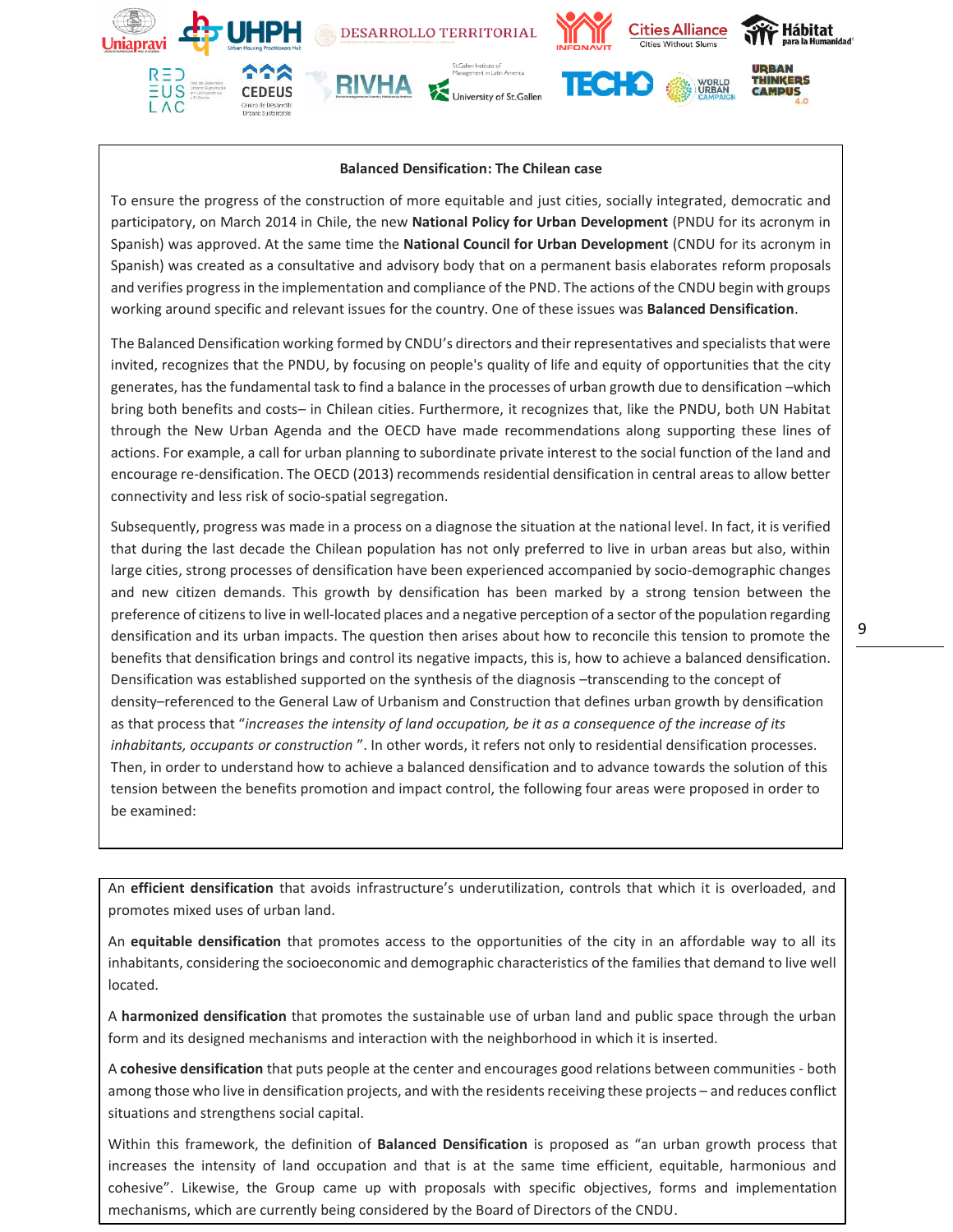

Source: Margarita Greene, 2019. Based on the document "Proposals for a Balanced Densification in Chilean Cities, National Council for Urban Development". October 2019. Available at: cndu.gob.cl/propuestas

Despite these initiatives, maintaining dense populations has a cost. Urban density increases: land prices (Glaeser, Kolko & Saiz, 2001), wages (Wheaton & Lewis, 2001), congestion (Wheaton, 1998), and crime rate (Glaeser & Priest, 1999). Its impact on public spending is not yet clear. Some studies confirm that density is related to savings in fire protection, waste collection and education services (Bollinger, Berger & Thompson, 2001). But others correlate density with economies of scale for those same services (Abrate, Erbetta, Fraquelli & Vannoni, 2012). Other studies no impact on spending on fire protection and solid waste collection is attributed to high densities. But they indicated that it does contribute to reduce spending on police and education services, as well as on construction of new infrastructure and roads (Carruthers & Ulfarsson, 2003, 2008). Finally, others propose a U-shaped relationship between density and expenditure, suggesting that after a certain optimal density, expenses increase (Holcombe & Williams, 2008; Ladd, 1992) (Libertun and Guerrero, 2017:236). In fact, as suggested by Vaggione's report for UN-Habitat (2014), once cities reach a certain population and territorial extension, the benefits of agglomeration can decrease, turning the relationship between income and the size of the city into a negative one.

In this way, the policies that promote densification seem to be debated between models that rely on regressive social demarketing and models that promote planned urbanization processes supported by progressive social demarketing<sup>6</sup> of some of the components that ensure the reproduction of the population, among they urban goods and services.

The New Urban Agenda and SDG11 raise many questions over this issue. With the horizon set on the right to the city and the social function of land and property, it seems necessary to recognize the limitations of the management of urban goods and services to benefit the common good, so that we can redistribute the city's loads by identifying potential densification areas, relocation of risk areas, and the reuse of idle properties and underutilized lands to allow Latin America to advance in the consolidation of a compact city.

The objective of the LAV is to generate a debate on recent advances on urban densification in the LAC region. In this framework, it is expected to address the following questions through deliberations based on the presentation of cases, good practices and collaborative exchanges. In this framework, it is expected to dialogue on:

<sup>&</sup>lt;sup>6</sup> It is related with the reduction of the financial cost of the purchase and/or access to urban goods and services through initiatives from the State (Pirez, 2014)